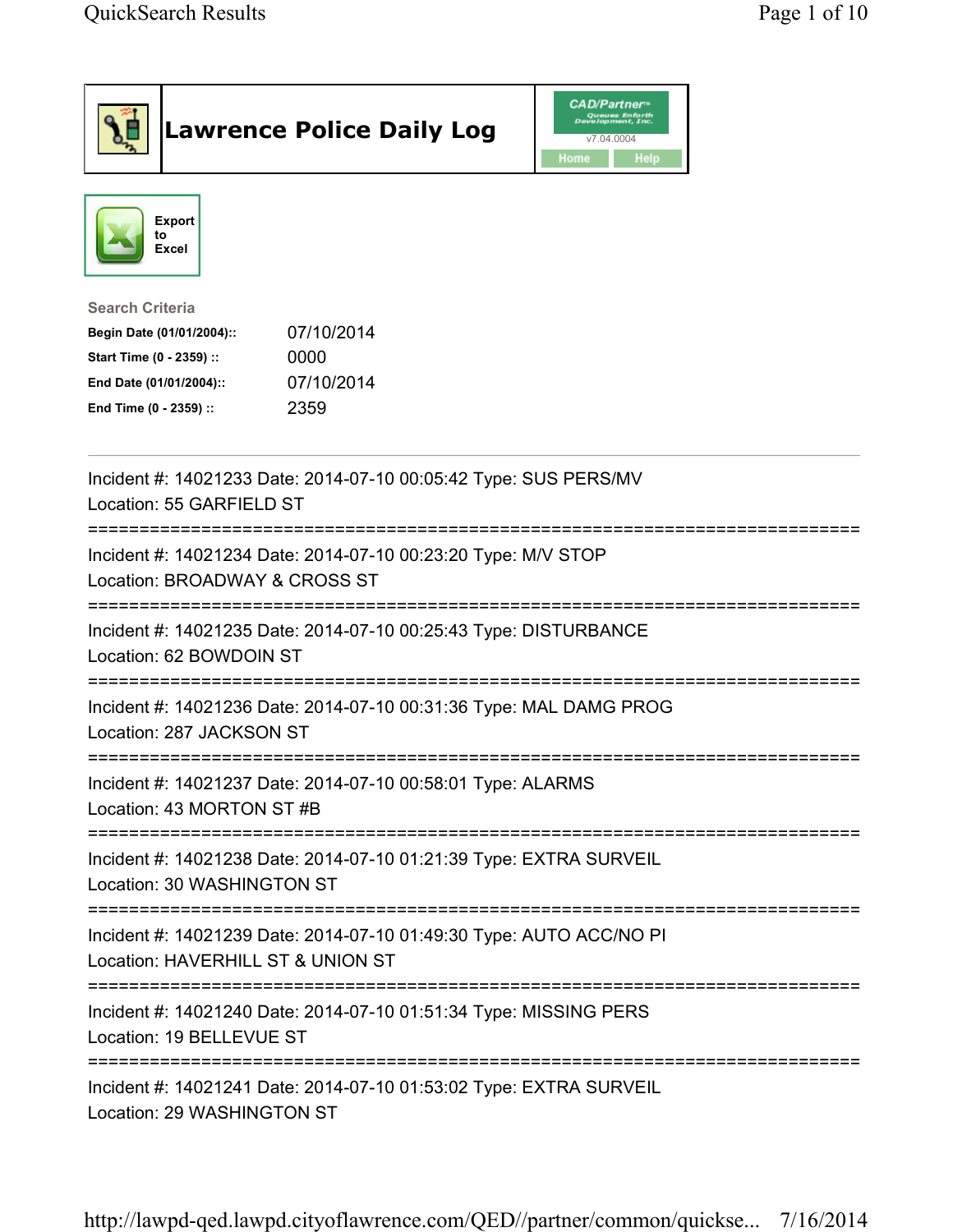| Incident #: 14021242 Date: 2014-07-10 01:53:24 Type: PROWLER<br>Location: 287 JACKSON ST                                                   |
|--------------------------------------------------------------------------------------------------------------------------------------------|
| Incident #: 14021243 Date: 2014-07-10 02:01:43 Type: M/V STOP<br>Location: BROADWAY & GREEN ST<br>.------------------------                |
| Incident #: 14021244 Date: 2014-07-10 02:04:36 Type: M/V STOP<br>Location: 87 CROSS ST                                                     |
| Incident #: 14021245 Date: 2014-07-10 02:11:55 Type: GUN CALL<br>Location: WEST ST                                                         |
| ;=============================<br>Incident #: 14021246 Date: 2014-07-10 02:25:45 Type: SHOTS FIRED<br>Location: 129 GARDEN ST              |
| Incident #: 14021247 Date: 2014-07-10 02:29:04 Type: EXTRA SURVEIL<br>Location: 19 SPRINGFIELD ST                                          |
| Incident #: 14021248 Date: 2014-07-10 02:38:17 Type: EXTRA SURVEIL<br>Location: 33 WASHINGTON ST                                           |
| Incident #: 14021249 Date: 2014-07-10 02:54:44 Type: B&E/PAST<br>Location: 141 EASTON ST #A                                                |
| Incident #: 14021250 Date: 2014-07-10 03:00:07 Type: EXTRA SURVEIL<br>Location: 19 SPRINGFIELD ST                                          |
| Incident #: 14021251 Date: 2014-07-10 03:20:54 Type: EXTRA SURVEIL<br>Location: 33 WASHINGTON ST                                           |
| =====================================<br>Incident #: 14021252 Date: 2014-07-10 03:33:10 Type: EXTRA SURVEIL<br>Location: 19 SPRINGFIELD ST |
| Incident #: 14021253 Date: 2014-07-10 04:45:30 Type: ALARMS<br>Location: 56 CHICKERING ST                                                  |
| Incident #: 14021254 Date: 2014-07-10 05:00:45 Type: EXTRA SURVEIL<br>Location: 19 SPRINGFIELD ST                                          |
| Incident #: 14021255 Date: 2014-07-10 05:45:45 Type: UNKNOWN PROB<br>Lootion: 4 CENEDAL CT                                                 |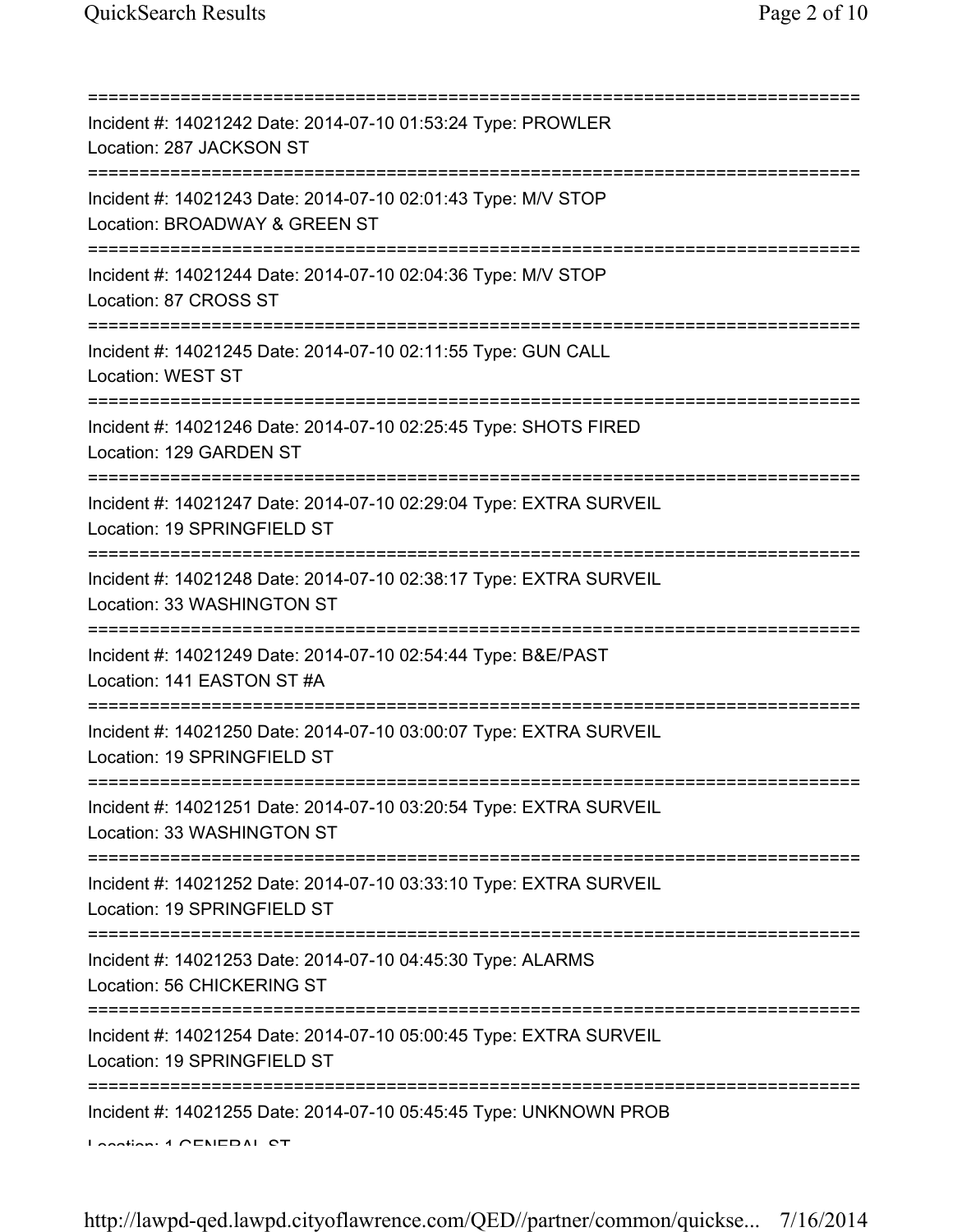| Incident #: 14021256 Date: 2014-07-10 06:30:13 Type: AUTO ACC/NO PI<br><b>Location: STEVENS AV</b><br>===================================== |
|---------------------------------------------------------------------------------------------------------------------------------------------|
| Incident #: 14021257 Date: 2014-07-10 07:31:13 Type: AUTO ACC/UNK PI<br>Location: 30 NEWTON ST<br>================================          |
| Incident #: 14021258 Date: 2014-07-10 07:34:02 Type: EXTRA SURVEIL<br>Location: 31 WASHINGTON ST                                            |
| Incident #: 14021259 Date: 2014-07-10 07:38:55 Type: EXTRA SURVEIL<br>Location: 50 BROADWAY                                                 |
| Incident #: 14021260 Date: 2014-07-10 07:53:33 Type: ALARMS<br>Location: LAWRENCE TRAINING SCHOOL / 530 BROADWAY                            |
| Incident #: 14021261 Date: 2014-07-10 07:56:45 Type: ALARMS<br>Location: MCCARTHY RESIDENCE / 26 RIDGE RD                                   |
| Incident #: 14021262 Date: 2014-07-10 08:05:45 Type: EXTRA SURVEIL<br>Location: 19 SPRINGFIELD ST                                           |
| Incident #: 14021263 Date: 2014-07-10 08:57:58 Type: ASSIST FIRE<br>Location: 55 SARGENT ST                                                 |
| Incident #: 14021264 Date: 2014-07-10 09:10:05 Type: LARCENY/PROG<br>Location: 143 NEWBURY ST                                               |
| Incident #: 14021265 Date: 2014-07-10 09:43:06 Type: DRUG VIO<br>Location: 239 BROADWAY                                                     |
| -------------------------------------<br>Incident #: 14021266 Date: 2014-07-10 09:50:36 Type: EXTRA SURVEIL<br>Location: SPRINFIELD ST      |
| ================================<br>Incident #: 14021267 Date: 2014-07-10 10:14:55 Type: EXTRA SURVEIL<br>Location: WASHINGTON ST           |
| Incident #: 14021268 Date: 2014-07-10 10:28:20 Type: CK WELL BEING<br>Location: MT VERNON ST                                                |
| Incident #: 14021269 Date: 2014-07-10 10:38:15 Type: MAL DAMAGE                                                                             |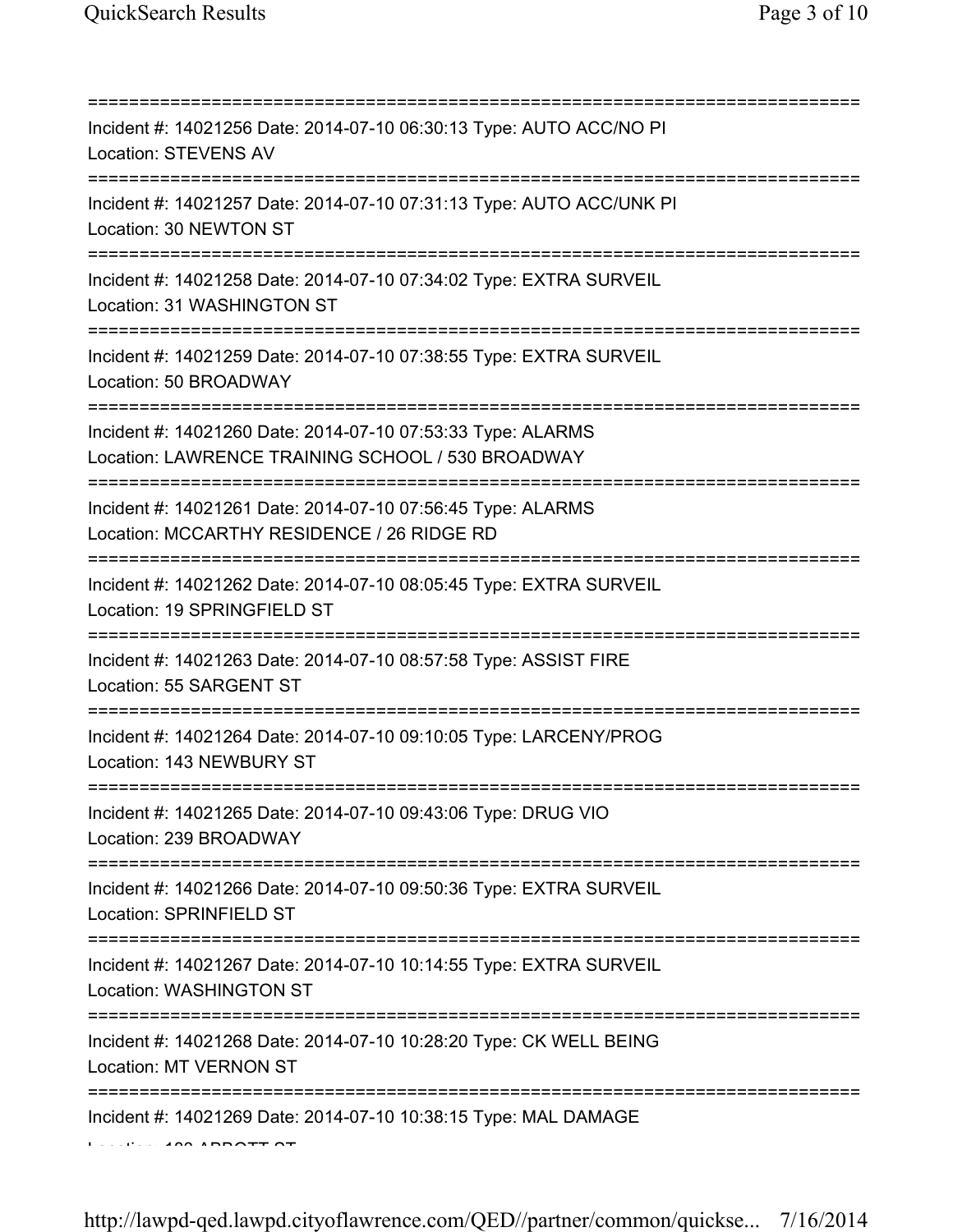Location: WASHINGTON ST

=========================================================================== Incident #: 14021270 Date: 2014-07-10 10:53:48 Type: THREATS Location: 100 WATER ST =========================================================================== Incident #: 14021271 Date: 2014-07-10 11:03:56 Type: IDENTITY THEFT Location: 225 PARK ST #2 =========================================================================== Incident #: 14021272 Date: 2014-07-10 11:11:15 Type: HIT & RUN PED Location: LAWRENCE ST =========================================================================== Incident #: 14021273 Date: 2014-07-10 11:32:44 Type: M/V STOP Location: 10 ABBOTT ST =========================================================================== Incident #: 14021277 Date: 2014-07-10 11:34:43 Type: STOL/MV/PAS Location: 81 WEST ST =========================================================================== Incident #: 14021274 Date: 2014-07-10 11:37:02 Type: GENERAL SERV Location: 90 LOWELL ST =========================================================================== Incident #: 14021275 Date: 2014-07-10 11:40:10 Type: RECOV/STOL/MV Location: 159 HANCOCK ST =========================================================================== Incident #: 14021276 Date: 2014-07-10 11:46:05 Type: SUICIDE ATTEMPT Location: 46 MELROSE ST =========================================================================== Incident #: 14021278 Date: 2014-07-10 12:03:08 Type: LARCENY/PAST Location: BROADWAY DENTAL / 205 BROADWAY =========================================================================== Incident #: 14021279 Date: 2014-07-10 12:20:22 Type: MV/BLOCKING Location: 56 LEXINGTON ST =========================================================================== Incident #: 14021280 Date: 2014-07-10 12:39:54 Type: KEEP PEACE Location: 235 JACKSON ST =========================================================================== Incident #: 14021281 Date: 2014-07-10 12:59:08 Type: DETAIL Location: NEW BALANCE ATHLETIC SHOE CORP / 5 S UNION ST =========================================================================== Incident #: 14021282 Date: 2014-07-10 13:03:41 Type: INVESTIGATION Location: 90 LOWELL ST =========================================================================== Incident #: 14021283 Date: 2014-07-10 13:08:47 Type: EXTRA SURVEIL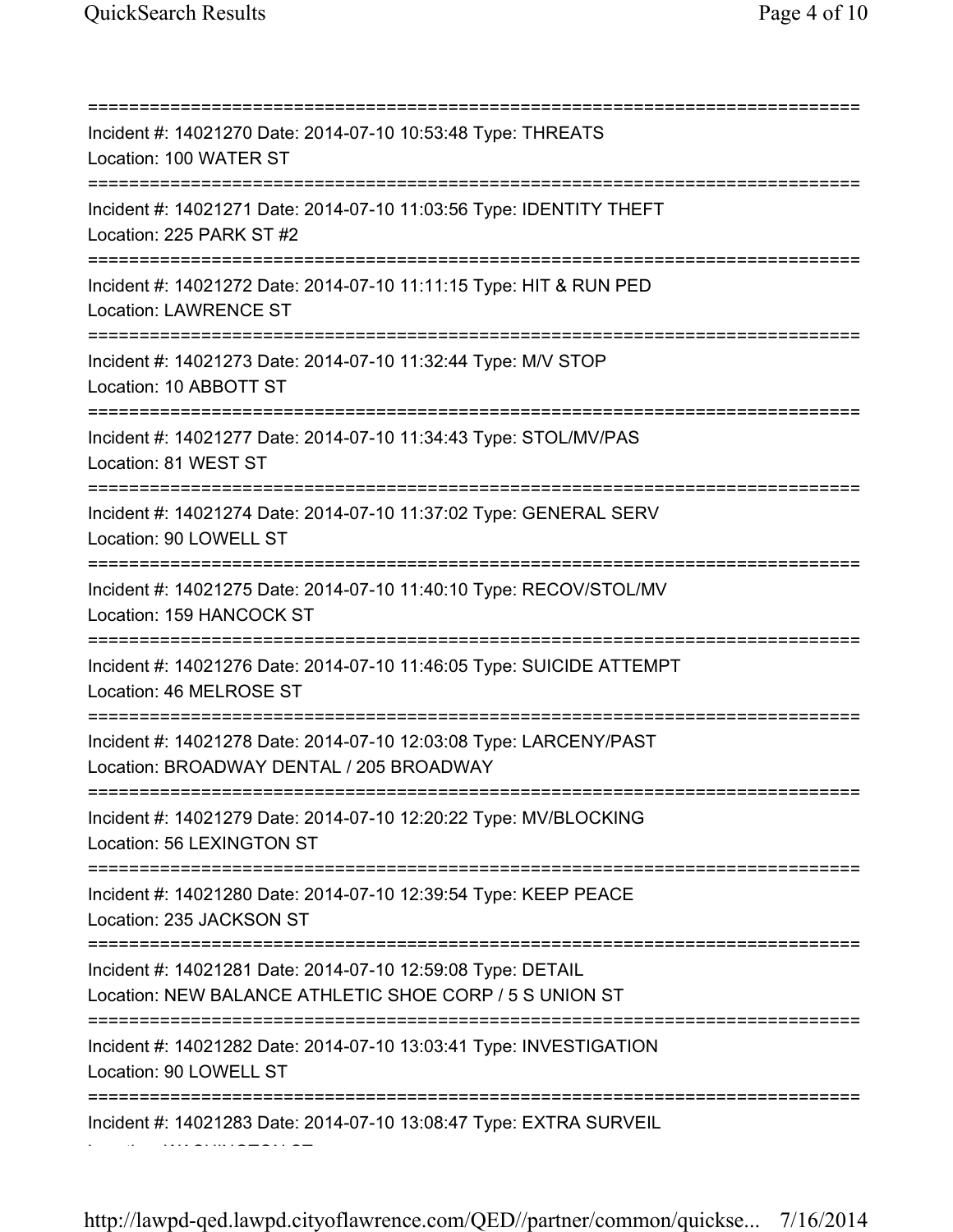=========================================================================== Incident #: 14021284 Date: 2014-07-10 13:26:05 Type: DRUG VIO Location: BROADWAY & CONCORD ST =========================================================================== Incident #: 14021285 Date: 2014-07-10 13:40:40 Type: CK WELL BEING Location: BROADWAY & ESSEX ST =========================================================================== Incident #: 14021286 Date: 2014-07-10 13:50:57 Type: SPECIAL CHECK Location: 50 BROADWAY =========================================================================== Incident #: 14021287 Date: 2014-07-10 13:58:15 Type: FIGHT Location: 60 BROOK ST =========================================================================== Incident #: 14021288 Date: 2014-07-10 14:02:47 Type: TRESPASSING Location: 140 SPRUCE ST =========================================================================== Incident #: 14021289 Date: 2014-07-10 14:05:46 Type: EXTRA SURVEIL Location: SPRINGFIELD ST =========================================================================== Incident #: 14021290 Date: 2014-07-10 14:11:42 Type: UNKNOWN PROB Location: 51 LAWRENCE ST =========================================================================== Incident #: 14021291 Date: 2014-07-10 14:48:32 Type: GENERAL SERV Location: 160 JACKSON ST =========================================================================== Incident #: 14021292 Date: 2014-07-10 14:54:41 Type: EXTRA SURVEIL Location: SPRINGFIELD ST =========================================================================== Incident #: 14021293 Date: 2014-07-10 15:02:39 Type: SUS PERS/MV Location: 12 SYLVESTER ST =========================================================================== Incident #: 14021294 Date: 2014-07-10 15:04:12 Type: AUTO ACC/NO PI Location: 50 BROADWAY =========================================================================== Incident #: 14021295 Date: 2014-07-10 15:06:03 Type: EXTRA SURVEIL Location: SEVEN ELEVEN / 99 HAMPSHIRE ST =========================================================================== Incident #: 14021296 Date: 2014-07-10 15:23:17 Type: B&E/PAST Location: 66 COOLIDGE ST =========================================================================== Incident #: 14021297 Date: 2014-07-10 15:40:48 Type: ASSSIT AMBULANC

http://lawpd-qed.lawpd.cityoflawrence.com/QED//partner/common/quickse... 7/16/2014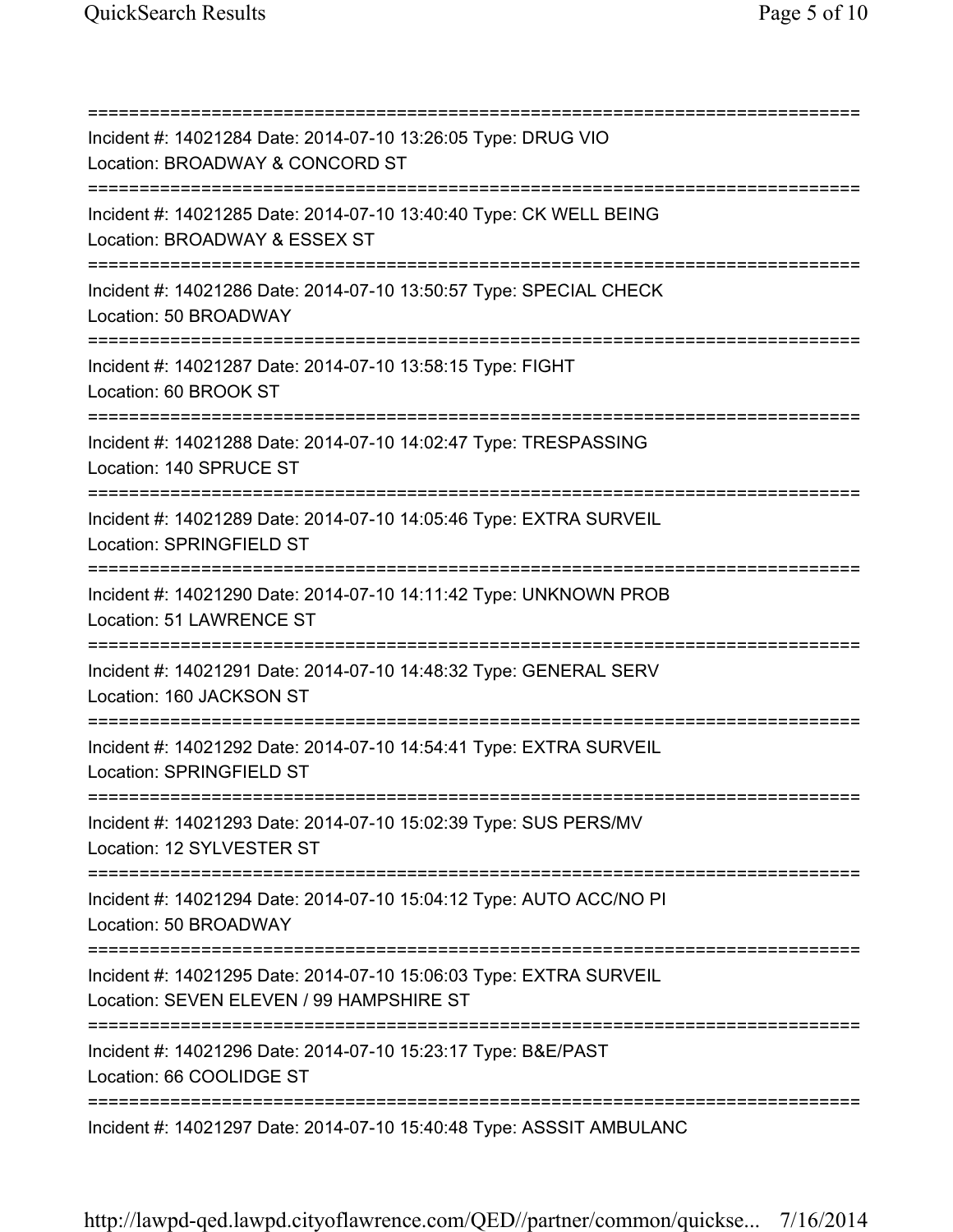=========================================================================== Incident #: 14021298 Date: 2014-07-10 15:42:06 Type: SHOPLIFTING Location: MARSHALLS / 73 WINTHROP AV =========================================================================== Incident #: 14021299 Date: 2014-07-10 15:53:05 Type: ALARM/BURG Location: 20 MEDFORD ST =========================================================================== Incident #: 14021300 Date: 2014-07-10 16:04:39 Type: DISTURBANCE Location: 262 E HAVERHILL ST #15 =========================================================================== Incident #: 14021301 Date: 2014-07-10 16:13:20 Type: DRUG VIO Location: ALDER ST & LAWRENCE ST =========================================================================== Incident #: 14021302 Date: 2014-07-10 16:20:22 Type: DRINKING PUBL Location: 174 PARK ST =========================================================================== Incident #: 14021303 Date: 2014-07-10 16:23:01 Type: DISTURBANCE Location: 42 MORTON ST =========================================================================== Incident #: 14021304 Date: 2014-07-10 16:40:49 Type: SUICIDE ATTEMPT Location: 60 CHICKERING ST =========================================================================== Incident #: 14021305 Date: 2014-07-10 16:42:55 Type: MEDIC SUPPORT Location: 160 JACKSON ST =========================================================================== Incident #: 14021306 Date: 2014-07-10 16:46:14 Type: MAL DAMAGE Location: 25 BROMFIELD ST =========================================================================== Incident #: 14021307 Date: 2014-07-10 16:51:13 Type: EXTRA SURVEIL Location: WASHINGTON ST =========================================================================== Incident #: 14021308 Date: 2014-07-10 17:08:21 Type: INVESTIGATION Location: ESSEX ST & MARGIN ST =========================================================================== Incident #: 14021309 Date: 2014-07-10 17:15:26 Type: SPECIAL CHECK Location: 19 SPRINGFIELD ST =========================================================================== Incident #: 14021310 Date: 2014-07-10 17:24:51 Type: LARCENY/PROG Location: 199 ESSEX ST =========================================================================== Incident #: 14021311 Date: 2014-07-10 17:30:14 Type: INVESTIGATION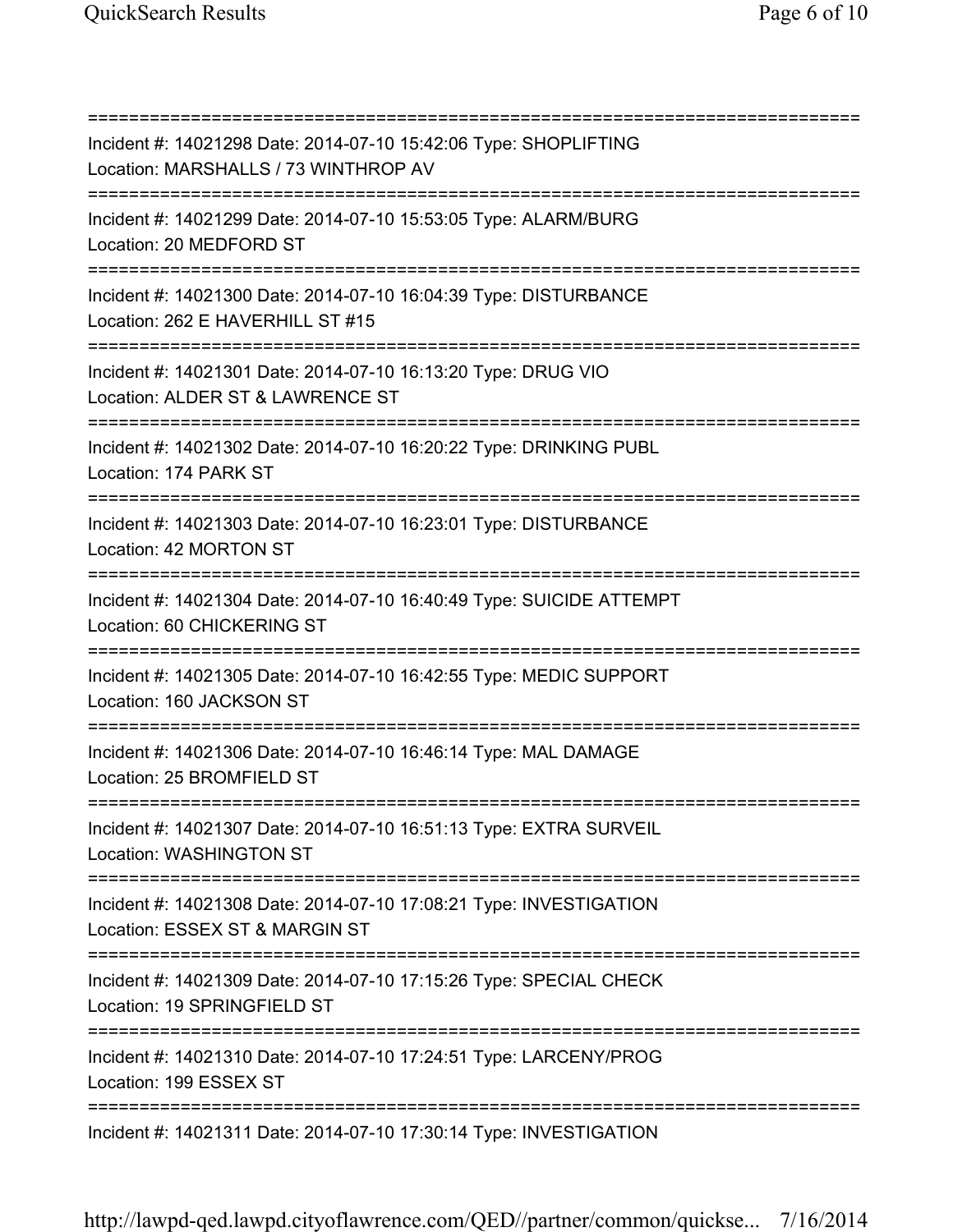| Location: BRADFORD ST & BROADWAY                                                                                                                               |
|----------------------------------------------------------------------------------------------------------------------------------------------------------------|
| Incident #: 14021312 Date: 2014-07-10 17:55:35 Type: ALARM/BURG<br>Location: ANA SULLIVAN9783970129 / 112 ARLINGTON ST<br>==================================== |
| Incident #: 14021313 Date: 2014-07-10 18:02:01 Type: FIRE<br>Location: 118 EASTON ST<br>=====================================                                  |
| Incident #: 14021314 Date: 2014-07-10 18:39:39 Type: SUS PERS/MV<br>Location: RIDGE RD & OAKWOOD AVE                                                           |
| Incident #: 14021315 Date: 2014-07-10 18:58:06 Type: M/V STOP<br>Location: 300 HOWARD ST                                                                       |
| Incident #: 14021316 Date: 2014-07-10 19:01:24 Type: EXTRA SURVEIL<br>Location: 29 WASHINGTON ST                                                               |
| Incident #: 14021317 Date: 2014-07-10 19:02:38 Type: EXTRA SURVEIL<br>Location: 19 SPRINGFIELD ST                                                              |
| Incident #: 14021318 Date: 2014-07-10 19:06:22 Type: ALARM/BURG<br>Location: PARTHUM SCHOOL / 255 E HAVERHILL ST                                               |
| Incident #: 14021319 Date: 2014-07-10 19:29:35 Type: M/V STOP<br>Location: HIGH ST & STORROW ST                                                                |
| Incident #: 14021320 Date: 2014-07-10 19:35:22 Type: NOISE ORD<br>Location: W KENNETH ST & BROOKFIELD                                                          |
| Incident #: 14021321 Date: 2014-07-10 19:38:10 Type: M/V STOP<br>Location: 41 PLEASANT ST                                                                      |
| =====================================<br>Incident #: 14021322 Date: 2014-07-10 19:41:16 Type: SUS PERS/MV<br>Location: 258 E HAVERHILL ST                      |
| Incident #: 14021323 Date: 2014-07-10 19:56:31 Type: MEDIC SUPPORT<br>Location: 160 JACKSON ST #1                                                              |
| :=========<br>Incident #: 14021324 Date: 2014-07-10 20:00:20 Type: MEDIC SUPPORT<br>Location: 245 BROADWAY                                                     |
| <u> 100111001110012006 - 10014 07 1000000 - 1000 001110011100</u>                                                                                              |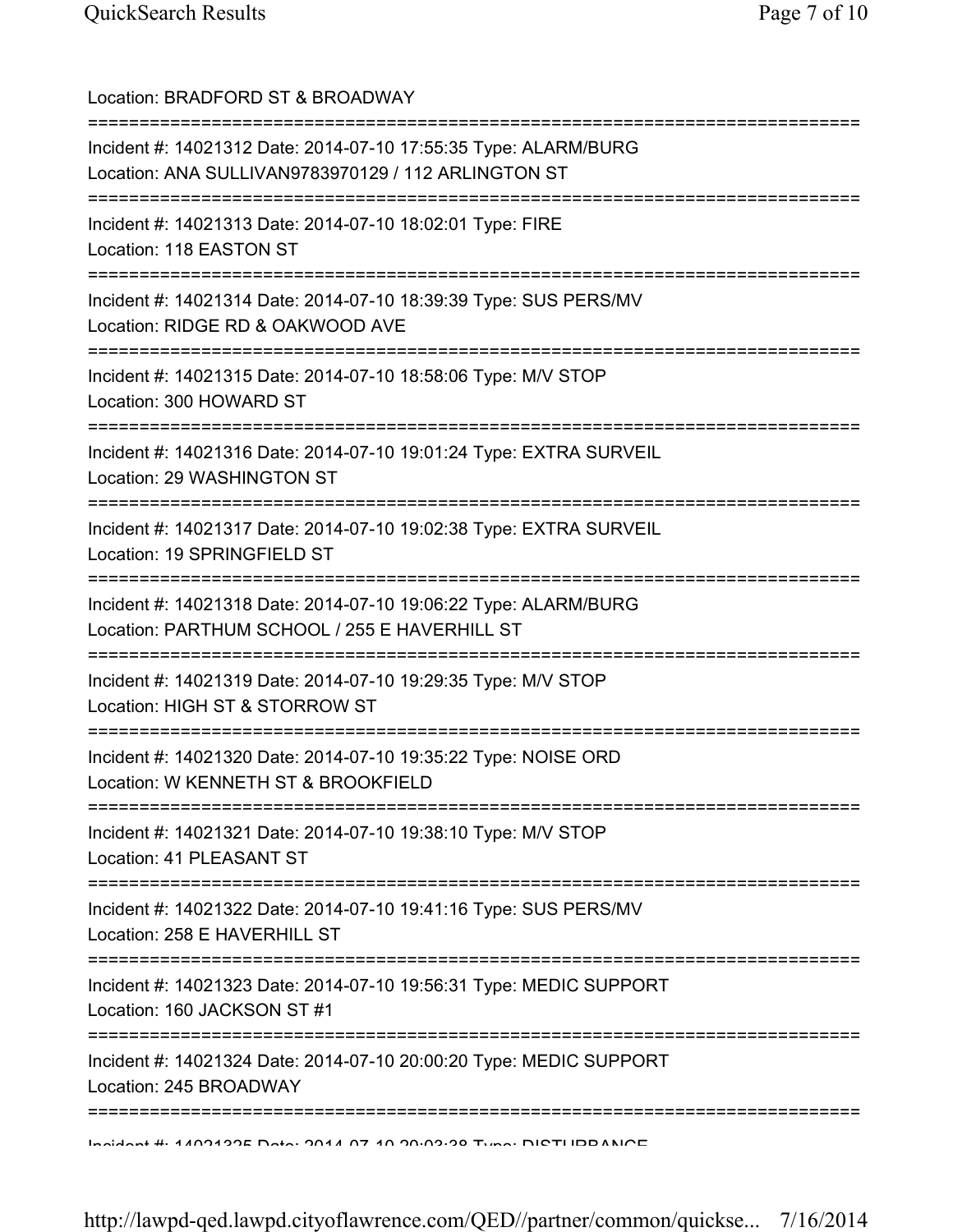| Location: 400 S BROADWAY                                                                                                           |
|------------------------------------------------------------------------------------------------------------------------------------|
| Incident #: 14021326 Date: 2014-07-10 20:16:51 Type: PARK & WALK<br>Location: HAVERHILL ST & JACKSON ST                            |
| Incident #: 14021327 Date: 2014-07-10 20:22:35 Type: TOW OF M/V<br>Location: ELM ST & LINCOLN CT<br>============================== |
| Incident #: 14021328 Date: 2014-07-10 20:34:41 Type: PARK & WALK<br>Location: BROADWAY & HAVERHILL ST                              |
| Incident #: 14021329 Date: 2014-07-10 20:38:51 Type: DISTURBANCE<br>Location: HAMPSHIRE ST & LAWRENCE ST                           |
| Incident #: 14021330 Date: 2014-07-10 20:41:45 Type: FRAUD<br>Location: 19 BLAKELIN ST                                             |
| Incident #: 14021331 Date: 2014-07-10 20:58:13 Type: DOMESTIC/PROG<br>Location: 12 PORTLAND ST FL 2<br>================            |
| Incident #: 14021332 Date: 2014-07-10 21:00:20 Type: EXTRA SURVEIL<br>Location: 19 SPRINGFIELD ST                                  |
| Incident #: 14021333 Date: 2014-07-10 21:01:19 Type: EXTRA SURVEIL<br>Location: 29 WASHINGTON ST                                   |
| Incident #: 14021334 Date: 2014-07-10 21:27:19 Type: EXTRA SURVEIL<br>Location: 29 WASHINGTON ST                                   |
| Incident #: 14021335 Date: 2014-07-10 21:34:02 Type: DISORDERLY<br>Location: HIGH ST & STORROW ST                                  |
| Incident #: 14021337 Date: 2014-07-10 21:35:12 Type: B&E/MV/PAST<br>Location: FRIENDLYS RESTAURANT / 227 WINTHROP AV               |
| Incident #: 14021336 Date: 2014-07-10 21:37:59 Type: ALARM/BURG<br>Location: LORENZO BLDG / 599 CANAL ST                           |
| Incident #: 14021338 Date: 2014-07-10 21:39:45 Type: DISORDERLY<br>Location: PACE / 18 BELLEVUE ST FL 2                            |
|                                                                                                                                    |

http://lawpd-qed.lawpd.cityoflawrence.com/QED//partner/common/quickse... 7/16/2014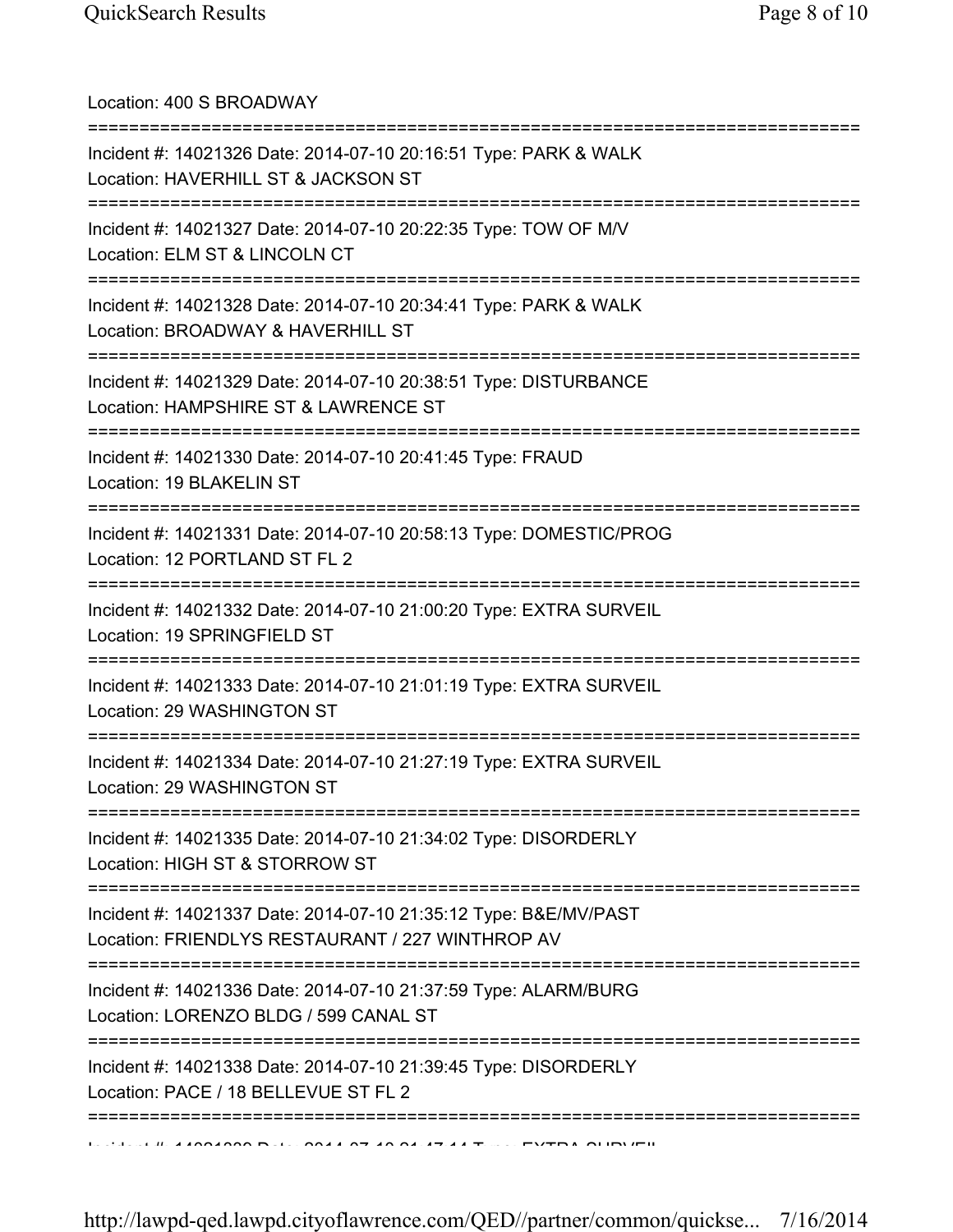| Location: 19 SPRINGFIELD ST<br>=====================================                                                                                 |
|------------------------------------------------------------------------------------------------------------------------------------------------------|
| Incident #: 14021340 Date: 2014-07-10 21:48:11 Type: MV/BLOCKING<br>Location: 82 PHILLIPS ST<br>:==================================                  |
| Incident #: 14021341 Date: 2014-07-10 21:53:17 Type: HIT & RUN M/V<br>Location: HAFFNERS CAR WASH / MAY ST                                           |
| Incident #: 14021342 Date: 2014-07-10 21:56:37 Type: SUS PERS/MV<br>Location: 30 ALDER ST FL 1                                                       |
| Incident #: 14021343 Date: 2014-07-10 22:14:01 Type: NOTIFICATION<br>Location: 70 GENESEE ST                                                         |
| ;===================================<br>Incident #: 14021344 Date: 2014-07-10 22:32:31 Type: M/V STOP<br>Location: SARGENT ST                        |
| Incident #: 14021345 Date: 2014-07-10 23:03:07 Type: ALARM/BURG<br>Location: LAWRENCE GOLF / 233 WINTHROP AV<br>==================================== |
| Incident #: 14021346 Date: 2014-07-10 23:04:15 Type: EXTRA SURVEIL<br>Location: 19 SPRINGFIELD ST                                                    |
| Incident #: 14021347 Date: 2014-07-10 23:10:38 Type: DISTURBANCE<br>Location: LAS PALMAS / 440 ESSEX ST                                              |
| =============================<br>Incident #: 14021348 Date: 2014-07-10 23:17:36 Type: NOISE ORD<br>Location: 355 BROADWAY                            |
| Incident #: 14021349 Date: 2014-07-10 23:29:14 Type: DISTURBANCE<br>Location: 20 BELLEVUE ST                                                         |
| Incident #: 14021350 Date: 2014-07-10 23:32:13 Type: DOMESTIC/PROG<br>Location: E HAVERHILL ST & LEROY AV                                            |
| Incident #: 14021351 Date: 2014-07-10 23:32:16 Type: B&E/PAST<br>Location: ANDOVER PLACE APARTMENTS / 600 BULFINCH DR #304                           |
| Incident #: 14021352 Date: 2014-07-10 23:35:40 Type: CK WELL BEING<br>Location: 9 TREMONT ST FL 1                                                    |
|                                                                                                                                                      |